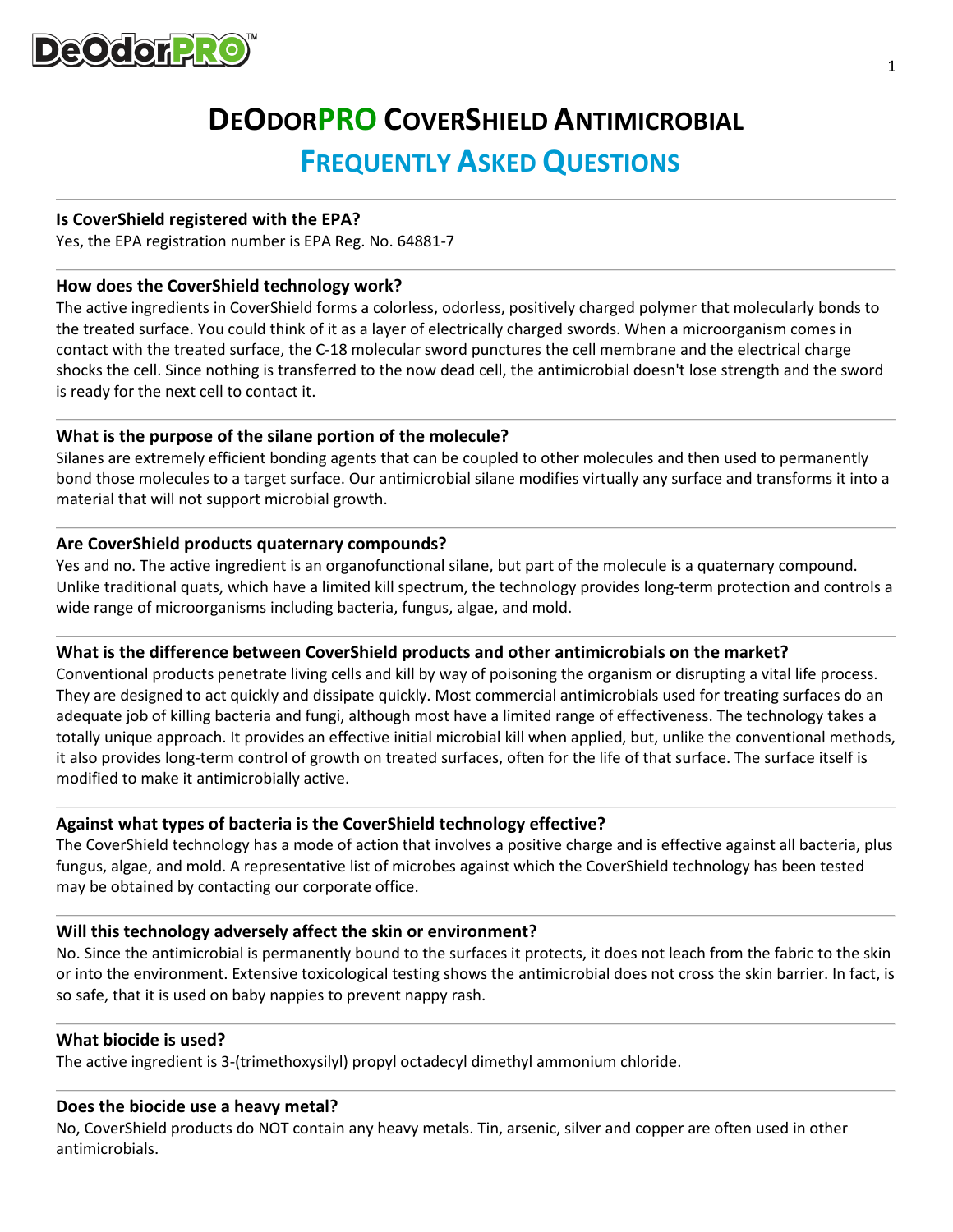

#### **How is the treatment applied?**

**For Soft Furnishing:** CoverShield products are applied in aqueous solution and can be inserted into almost any wet process during manufacturing at the mill. They can also be applied to finished goods. The antimicrobial is easily integrated into most jet, pad, and batch processes. The antimicrobial is cationic so it mixes well with other cationic and nonionic finishes (most softeners) and performs well in the same bath.

**For Hard surfaces:** can be treated on any hard surfaces by either fogging, wipe down, soaking or paint rolling or with the use of an airless paint sprayer on the target substrate.

#### **How long does the treatment last?**

Since the cured antimicrobial is nonvolatile, insoluble, and non-leaching, the treatment should last for the life of the treated surface. The life of a treated surface depends on a number of factors, not the least of which is surface preparation. If you treat a dirty or unstable surface, when the dirt comes off or the surface is disturbed, some of the antimicrobial will be removed with it. Abrasive or caustic (pH>10.5) cleaners will also shorten effective life.

# **Is there a test method to determine if the polymer is present?**

Yes, CoverShield is based on an active ingredient that, in most cases, can be easily detected. A simple method of detection is available to demonstrate the presence or absence of the treatment. Bromophenol Blue (BPB) stain testing clearly shows the presence of the Microbe Shield in a matter of minutes.

# **What tests show that the growth of bacteria has been prevented?**

Microbiological testing is what establishes the baseline standard that is used to give the BPB analytical procedure its validity for use as a QA and QC tool. Our team has over 50 years' experience in performing extensive microbiological tests such as bacterial retrievals, fungal growth tests (AATCC 30, ASTM G-21) and bacterial growth tests (AATCC 100, ASTM 2149-01). We have a long history of bacterial and fungal testing on many products including shoe linings, leather, socks, carpet and building products. Specific studies are available on our web site or you may contact a sales representative.

# **Why are the antimicrobial products so durable?**

Because of their exceptional chemical bond (a covalent bond), the bonded polymer is neither soluble nor volatile. The unique bond results in the antimicrobial polymer becoming an integral part of the substrate.

#### **Will its use result in 'super bacteria'?**

No. Adaptation studies show that microbes do not adapt to CoverShield and no 'Zone of Inhibition' develops.

#### **Does the Antimicrobial give off-gass during or after application?**

No. The Antimicrobial does not volatilize, dissipate, or leach onto other surfaces. Its chemistry polymerizes where it is applied and forms a permanent bond that essentially lasts the life of the treated surface. Normal cleaning should not remove the treatment, although it can be abraded away.

#### **Is the Antimicrobial permeable to moisture?**

Yes, moisture that is in or on the treated material/surface passes through the treatment. After curing, the treatment is somewhat hydrophobic (water repellent), but it should not be considered to be a replacement for commercial water repellents.

#### **Is there regrowth after treatment?**

The Antimicrobial, because of its unique chemistry, provides long-term protection against regrowth and future contamination on treated surfaces. Porous surfaces which are contaminated below the surface will occasionally experience some growth which breaks through a treated surface.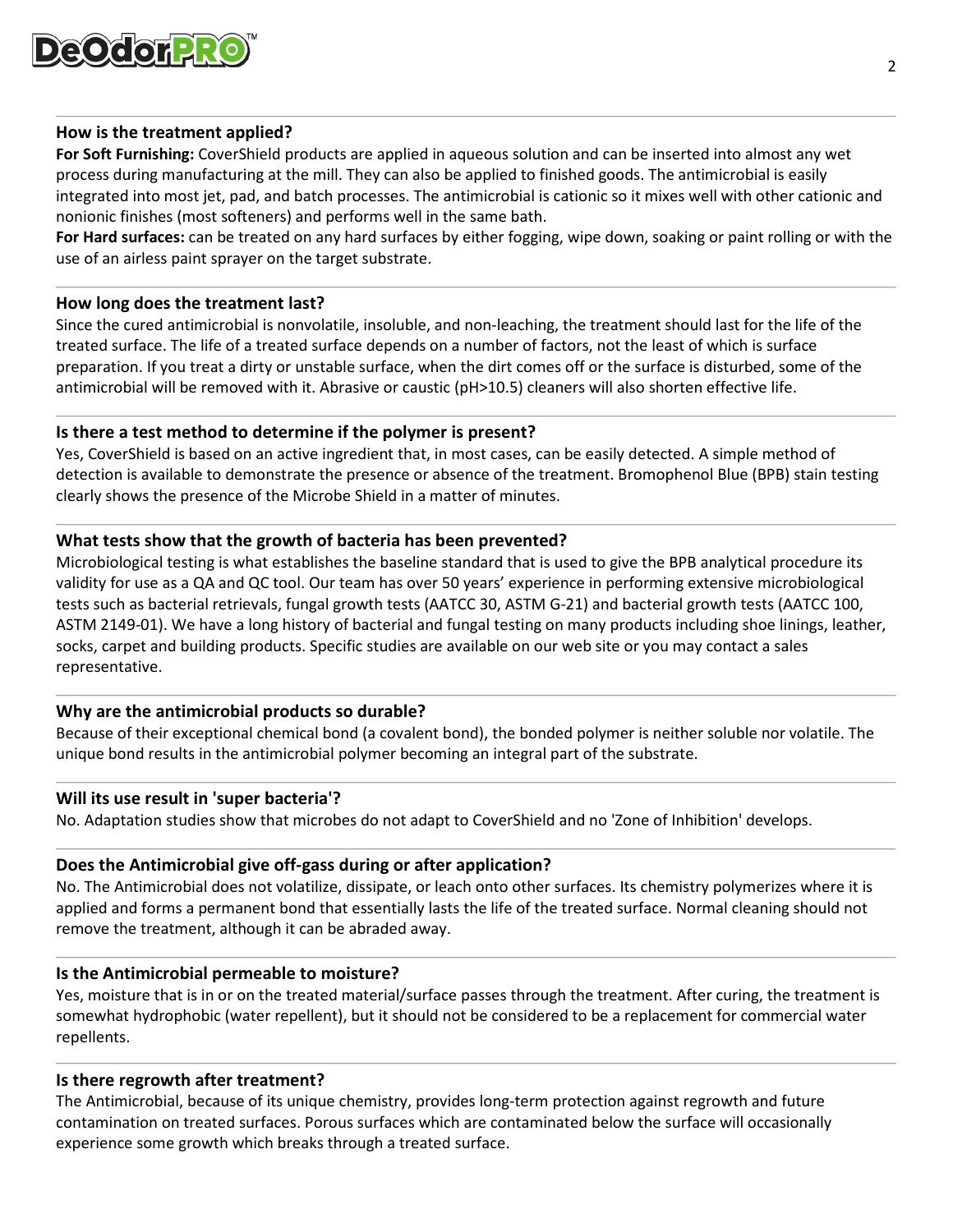

# **What should the moisture content of walls be when preparing to apply treatment?**

Semi wet or damp surfaces can be treated. As long as there is no running water on the surface to be treated, the Antimicrobial will bond to the surface and provide protection. Preferably, the dryer the surface the better. To complete chemical bonding of the Antimicrobial, it is important that the surfaces be dried after treatment.

# **Will the Antimicrobial affect the cooling capacity of AC coils?**

Yes. The Antimicrobial should actually improve the overall cooling performance of AC coils by minimizing organic fouling of surfaces. The Antimicrobial helps minimize the microbial attack and attachment to fin and tube surfaces. An added benefit of the Antimicrobial is its ability to act as a permanently bonded soil release agent, making the coils much easier to clean. The Antimicrobial, at application strength, has surfactant properties which cause excess treatment to run off. This prevents excess polymer buildup and potential heat transfer efficiency losses.

# **What preparation is necessary for treating AHU's and coils?**

The surface of the coils must be thoroughly cleaned and any residue from the cleaning agents must be rinsed off. The final rinse should come through the coil without any signs of dirt or foaming from the cleaners. Even new AHU's or coils should be carefully cleaned to remove any machining lubricants which remain from the fabrication process.

# **What is the difference between CoverShield and other antimicrobials (ex. Milgo, Microban, etc.)?**

Most commercial antimicrobials used for treating building surfaces do a great job getting a quick kill on bacteria and fungi (although some have a limited spectrum of effectiveness). Conventional products kill by way of poisoning the organism. They are designed to act quickly but have harmful side effects. The use of Selectrocide, an EPA registered disinfectant (EPA Reg. No. 74986-5), eliminates all of these health and environmental concerns caused by traditional disinfectants (Contact *CLO2 Delivery System* for information about Selectrocide). Our Antimicrobial takes a totally different approach. Like conventional antimicrobials it provides an effective initial microbial kill when it is applied, BUT, unlike the others, this Antimicrobial also provides long-term control of growth on treated surfaces. The Antimicrobial permanently modifies a surface to make them antimicrobial.

# **How does the chemical work?**

The active ingredient in CoverShield forms a colorless, odorless, positively charged monomer which molecularly bonds to the treated surface. You could think of it as a layer of electrically charged swords. When a microorganism comes in contact with the treated surface, the quaternary amine "sword" punctures the cell membrane and the electrical charge "shocks" the cell. Since nothing is transferred to the now dead cell, the antimicrobial doesn't lose strength and the "sword" is ready for the next cell to contact it. In order for the Antimicrobial to continue its effectiveness, normal cleaning of treated surfaces is necessary. Dirt and oil buildup from hands, paint, dead microbes, etc. will cover the treated surface prohibiting it from killing microorganisms.

# **Do the applicators receive any special kind of training?**

Yes. *CLO2 Delivery Systems* prides itself on providing a superior product to all those in need of controlling and prohibiting microbial growth on interior surfaces. Therefore, to ensure proper use of the Antimicrobial, each applicator should receive four hours of classroom training and on-site training. In addition, they receive a training manual and ongoing access to our technical expertise.

# **What preparation is necessary prior to applying the treatment?**

For best results, surfaces should be thoroughly cleaned and any residue from cleaning agents must be rinsed from the surfaces to be treated. The final rinse should come off without any signs of dirt or foaming from the cleaners. We recommend the use of our Selectrocide disinfectant (EPA Reg. No. 74986-5). Which is also on the federal government LIST N for killing Coronavirus. It Can be used with our cleaning agent. But when used without, it leaves no residue as chlorine dioxide is a soluble gas in water and leaves no residue once the surface dries. For cleaning purposes, we recommend using Selectrocide's cleaning additive.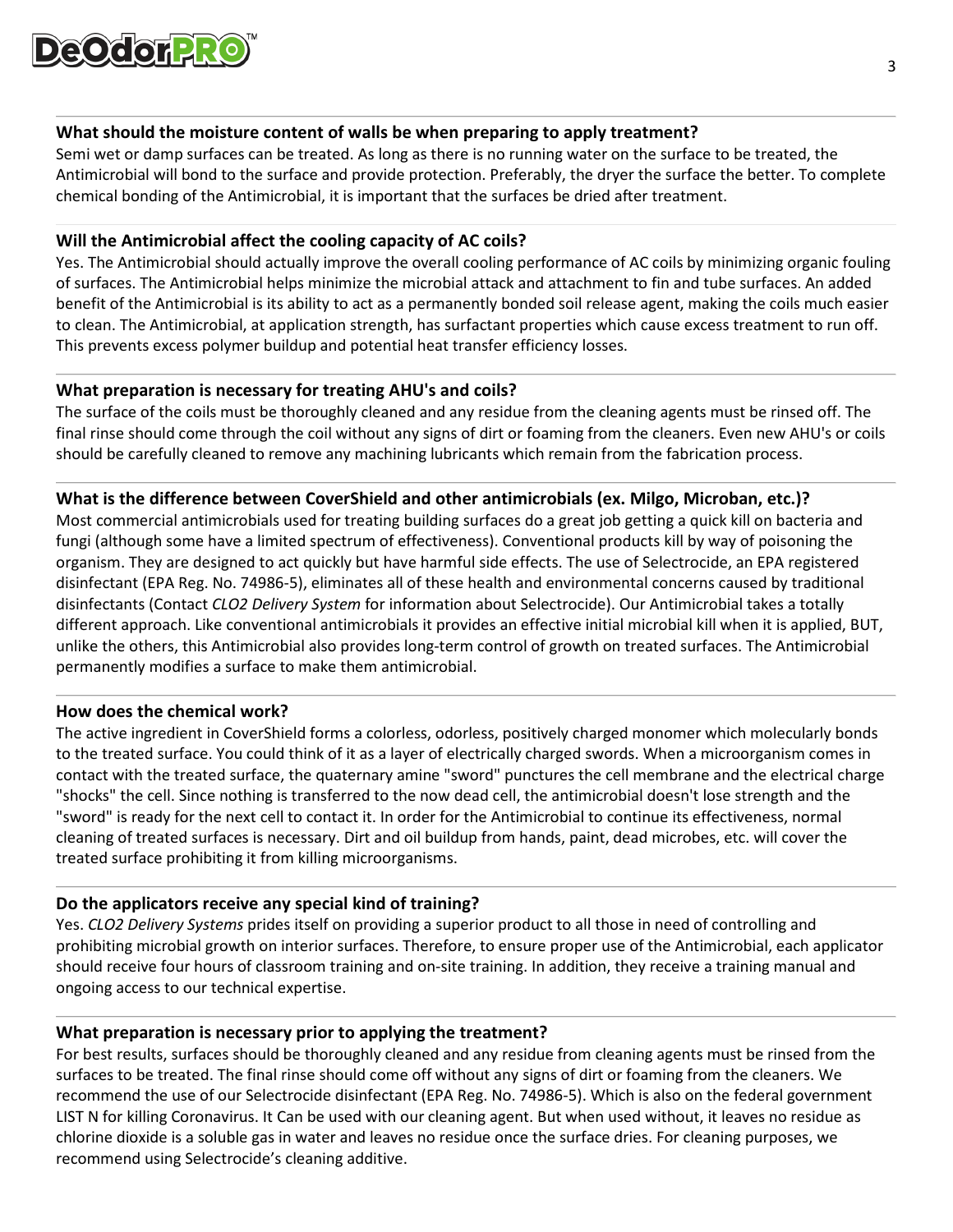

#### **What does the application process entail?**

In the simplest terms, one-part solution to three parts water is made and sprayed on the surface in an even and uniform pattern. How fast the solution is applied is based on the porosity of the surfaces or substrate. The more porous a surface, the slower application. Apply from the top down; starting with the ceiling, then walls. Hard floors and carpets are optional but can be sprayed. Furniture and other items should be moved to another room if possible. Anything which stays in the room and could be damaged by water should be covered. Use pads under any metal legs or slides to avoid rust stains. Opening of windows and the use fans will be used to speed drying.

#### **Are there any safety concerns after application is complete?**

This product will not give off any gases, leach onto other surfaces, or lose its strength over time. The unique properties of CoverShield allows permanent bonding of the product to any surface to which it is applied. As long as this the surface is kept clean with normal cleaning procedures, the surface will continue to fight any microbial growth.

# **How does the Antimicrobial react with Oriental Rugs?**

True Oriental and Native American rugs frequently use water-based dyes and these dyes will bleed when exposed to the water-based application strength solution of the Antimicrobial. Companies specializing in cleaning these types of fabrics have special methods for applying water-based treatments.

#### **How does the Antimicrobial react to carpet cleaning agents?**

Cleaning agents that remain in the carpet will act as bonding sites for the Antimicrobial and the combined molecule will be removed at the next cleaning. A few residual cleaning agents can cause a gummy residue to form.

#### **How does the antimicrobial react to commercial and residential carpets?**

The newer solution dyed carpets are excellent with the Antimicrobial. There have been some instances of slight color fade with certain acid dyes. ALL carpets and upholstery should be tested for dye fastness prior to treating.

# **How should a contaminated surface be treated?**

Microbes can be extremely hazardous and disinfection cleaning protocols should be used prior to the application of CoverShield. For normal contamination, solid surfaces should be thoroughly cleaned before treatment. Soft surfaces such as carpets and upholstery should be well vacuumed or professionally cleaned. Insulation can be cleaned and treated if only superficial growth on the surface is present. Insulation that has heavy growth or is damp should be removed and replaced.

# **Should heating coils be treated with CoverShield?**

No. Although the Antimicrobial would not be harmful when exposed to the heat, treatment is unnecessary. The hot, dry surfaces of coils generally won't support microbial growth.

# **Is there a test method to determine if CoverShield is present?**

Yes, CoverShield Treatment is based on an active ingredient that in most cases can be easily detected. Two methods of detection are available to check for or demonstrate the presence or absence of the treatment.

#### **Are any special shipping requirements for CoverShield?**

No, DeOdorPRO CoverShield is non-regulated and can be shipped anywhere by ground, sea or air.

# **What differentiates DeOdorPRO CoverShield from other long-chain antimicrobials?**

Patent #US 2018/0134733 A1 DeOdorPRO CoverShield is blended with an exclusive patented adhesion technology that increases the durability and extends the life of the coating. It is this processing aide that differentiates DeOdorPRO CoverShield from other long-chain antimicrobials.